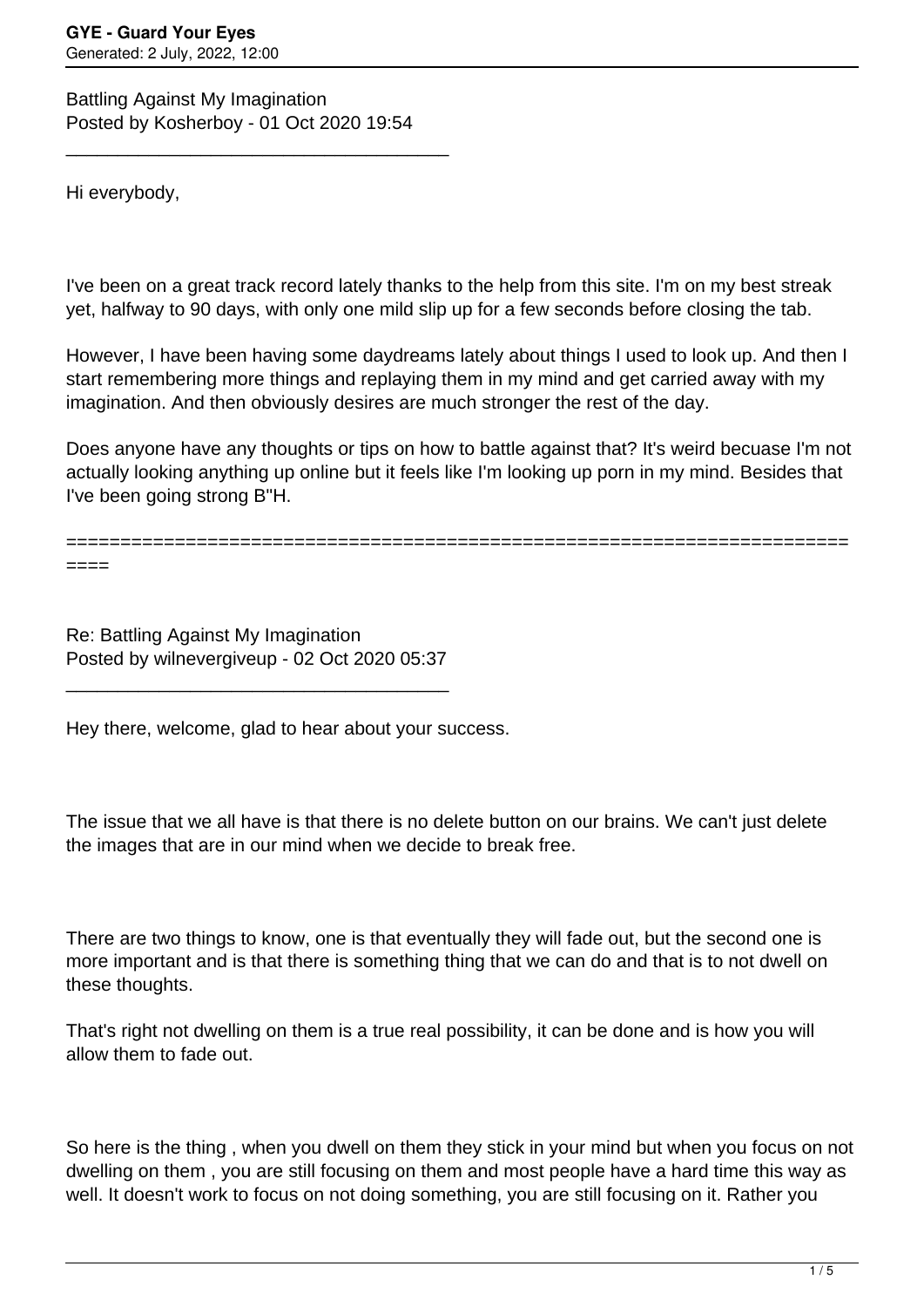have to find something to distract yourself with, something you enjoy, something stimulating, exercise, music, talking to a friend, listening to an interesting shiur, etc.

The trick is not to fight it head on, instead, try to distract yourself and at the same time you can feel constructive too.

Everyone here will tell you the same thing, when they are bored these things creep into their mind, when they are they just don't have the time.

There are other factors as well mainly stress, but as far as wandering minds, I think it's mostly boredom.

I hope this helps.

Wilnevergiveup

======================================================================== ====

Re: Battling Against My Imagination Posted by Looking\_to\_improve - 02 Oct 2020 06:23

\_\_\_\_\_\_\_\_\_\_\_\_\_\_\_\_\_\_\_\_\_\_\_\_\_\_\_\_\_\_\_\_\_\_\_\_\_

Hi kosherboy,

Well done on reaching 45 days, keep it up!

Personally I sometimes have similar struggles, just when I lie to sleep, less so when daydreaming.

I think our minds are echo chambers, whatever you are thinking about often goes round and round, I know from when I'm feeling stressed the same thing happens, I worry about one thing, and then everything start compounding together and I think about the same things multiple times.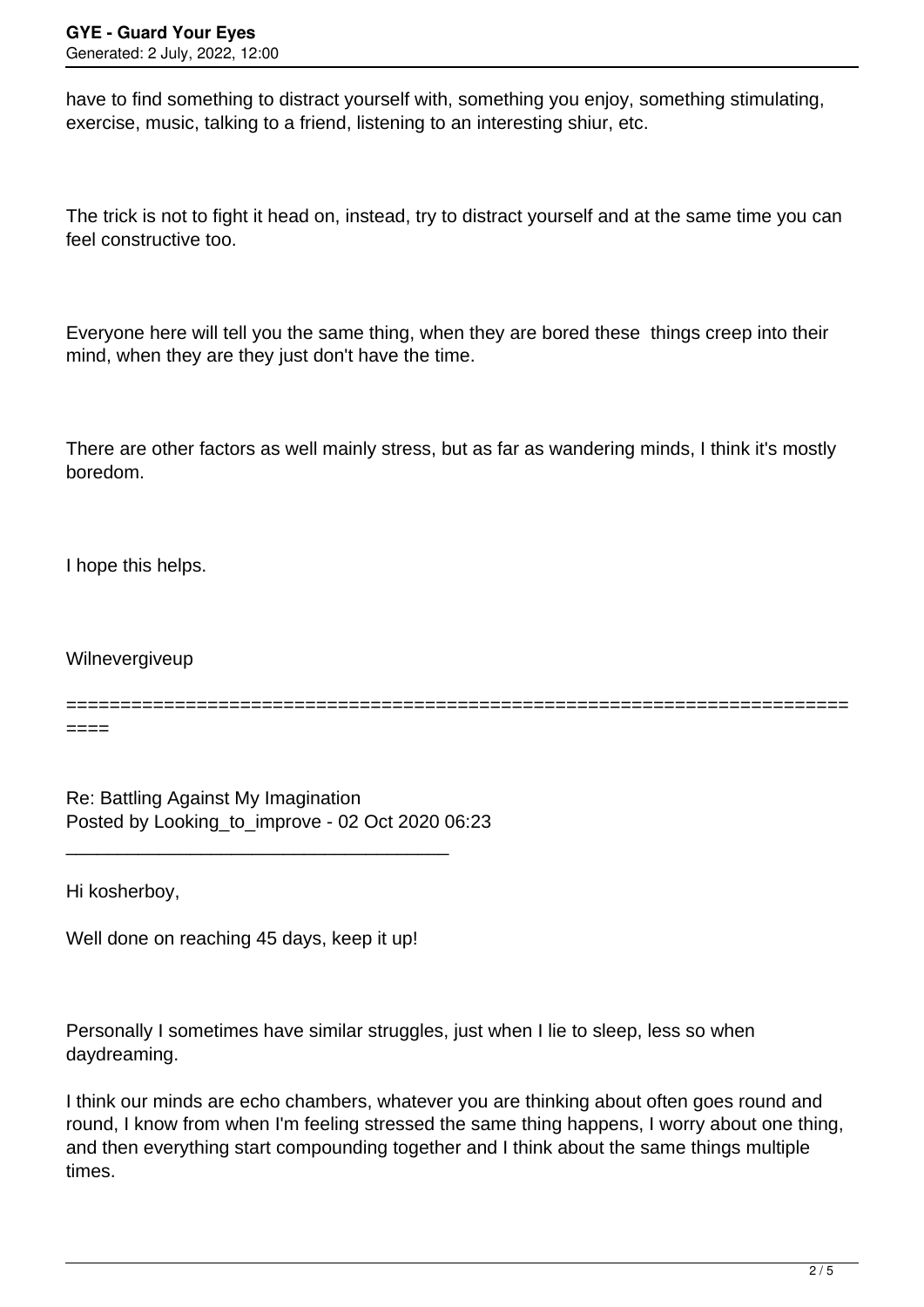For me at least, it makes it quite hard to think I don't want to think about a certain topic, because whatever that certain topics is, whether these daydreams or otherwise, it's already started echoing in my mind. I find it useful to have something else as a replacement to start thinking about instead. You can use something different, but I find either thinking of driving to school, or going for a run around my block, works for me. They are things I've done many times, so I can think about lots of small minute details of what's going on, eg where I'm placing my foot, which house is next to me, or when I'm changing gears, my feet on the pedals, checking the mirrors.

I hope you find this useful and something that you can implement, I've found that early prevention helps quite a lot later on. I'm sure you will get other responses as well, there's more than one specific way to be successful.

========================================================================

Re: Battling Against My Imagination Posted by Captain - 02 Oct 2020 13:52

\_\_\_\_\_\_\_\_\_\_\_\_\_\_\_\_\_\_\_\_\_\_\_\_\_\_\_\_\_\_\_\_\_\_\_\_\_

====

Hi! Congrats on making it to 45 days! Keep up the good work!

This is an area that causes great confusion. Either we get frustrated that we are having these thoughts, or we leave them going when they are actually increasing our levels of desire beneath the surface. There's a great chapter on this in The Battle of the Generation (<http://guardyoureyes.com/ebooks/item/the-battle-of-the-generation>; <https://amzn.to/2YmMbOJ> ). It's Chapter 43: Mastering our Thoughts:

One of the most misunderstood aspects of the battle against desire is the challenge of keeping our minds clear of inappropriate thoughts. The wrong approach is common and destructive. By learning the right way to control our thoughts, we can attain mastery in the battle against desire.

 Before anything else, we must understand that having inappropriate desires and thoughts pop up in our heads is normal, no matter how weird or improper they are. We should not be frustrated. We have these impulses naturally and so does everyone else, even though we don't see it. As it is, all people have random thoughts on a wide range of topics constantly, and they don't mean anything. We shouldn't give too much significance to our stray thoughts and desires either.

Our rabbis teach that we are not responsible for thoughts that we don't consciously choose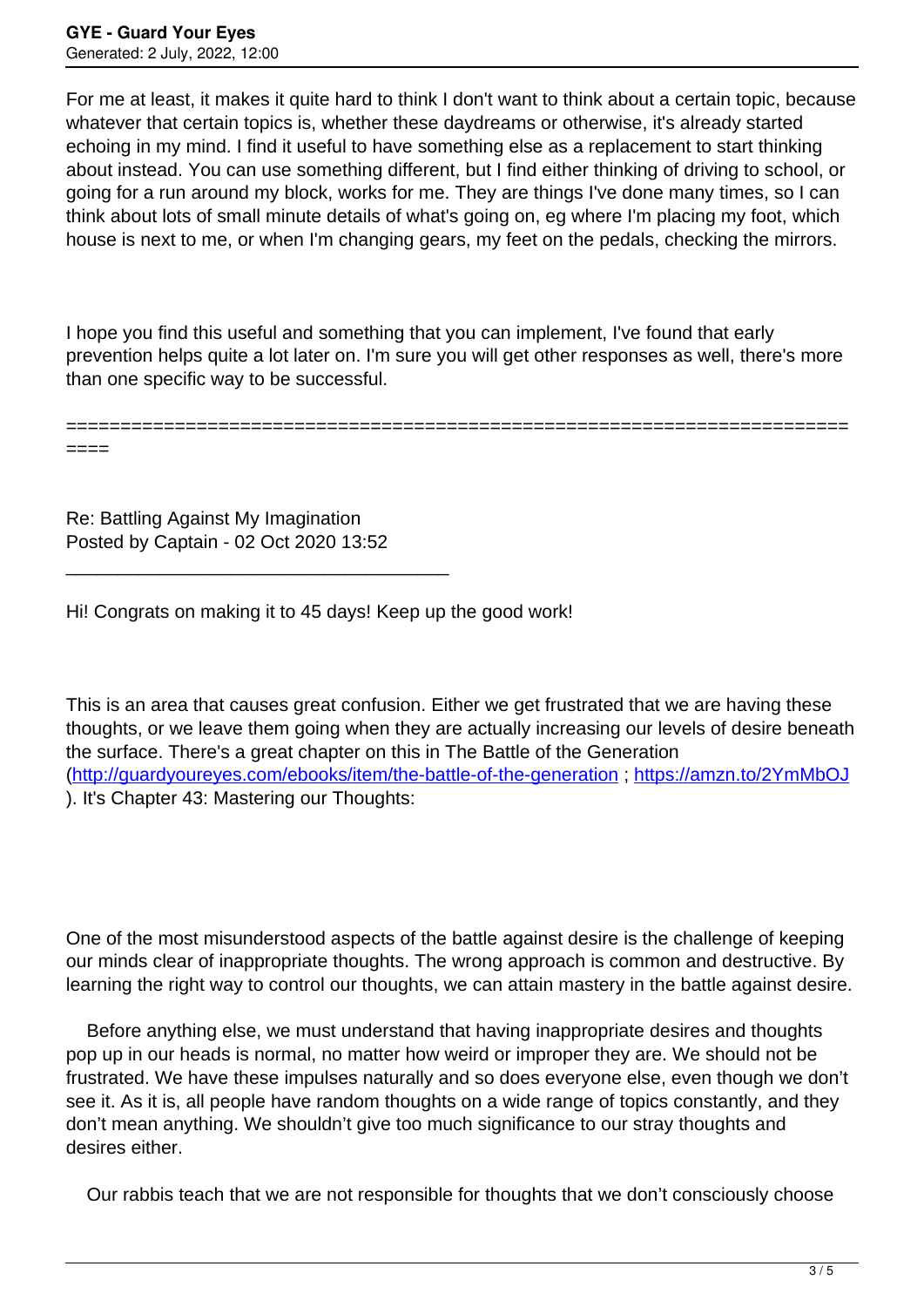to think about. Such thoughts are not sins; they are challenges from the yetzer hara. Our job is to address these thoughts effectively when we notice them instead of continuing to think about them.

These thoughts don't show anything bad about us. It's just the opposite: they are our opportunity to reach great heights! Because they can occur frequently, it gives us the chance to achieve countless victories. This challenge is a huge gift.

 Properly addressing our thoughts and impulses when they start is important for another reason. One of the yetzer hara's favorite strategies is to keep repeating his sales pitch for desire. He makes us feel one surge after another of how much we want the desirable activity. Sometimes, even small stray thoughts that seem crazy — thoughts that don't cause us to experience real desire — add up and ignite into something real. But if we get worked up about them, it just makes things worse. We need to address these thoughts, but we must do so effectively.

 Our rabbis teach that getting frustrated with ourselves for having these thoughts is ineffective and damaging. Angrily demanding, "Don't think about that!" or "I shouldn't be having these thoughts!" makes them stronger. This attitude also hurts us by making us feel weird or bad, which saps our strength. Rather, the secret to dealing with stray thoughts and most budding desires is to think about something else without getting worked up. These thoughts shouldn't bother us, because they come from the yetzer hara. They are not our fault and we have no reason to be dissatisfied with ourselves for having them.

 The Shulchan Aruch (Even Ha'ezer 23:3) rules that when inappropriate thoughts pop into our minds, we should change the topic by thinking about Torah. But if we can't or don't want to, we should think about activities we enjoy or topics we like talking about. Most important, we must not become upset with ourselves. The more agitated we become, the more these desires affect us, and the worse we do.

 Most of the time, the best response to stray thoughts is indifference. If consciously thinking about something else will add emphasis to whatever crossed our mind, we should respond with even less effort. We should just think to ourselves "whatever" or "oh, well" or "next" and move on. By not giving these thoughts any significance, we show ourselves that we are not responsible and don't care about them. We effortlessly disregard them and aren't affected.

 But sometimes, we must do more to get rid of unwanted thoughts. When we are bombarded with a barrage of annoying inappropriate thoughts that are similar, perhaps relating to something we experienced, we need to flush out our subconscious mind. This will stop the thoughts from recurring.

One way to do this is to close your eyes and view a short prepared mental video. For example, envision yourself hitting a game-winning shot in a big game of basketball. Pick something pleasant. Try to use an event that actually happened, because this will help you see the mental video with real details. The more details that occupy your mind, the more it is cleared from everything else.

These methods neutralize random annoying thoughts and even some minor temptations. But